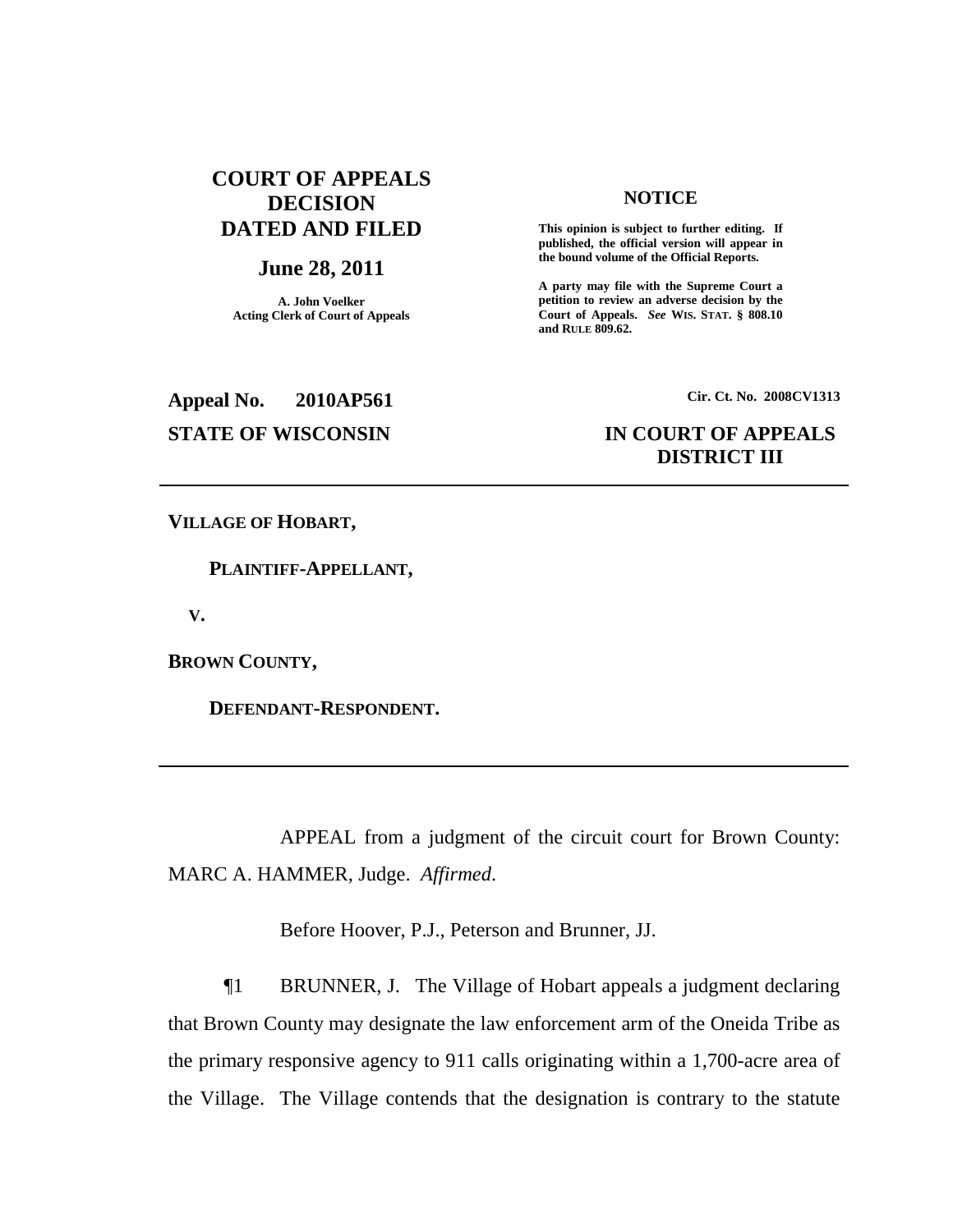establishing the statewide emergency number, WIS. STAT. § 256.35, and violates the Village's mandatory obligation to provide police services under WIS. STAT.  $§ 61.65(1)(a).<sup>1</sup>$ 

¶2 We conclude that neither WIS. STAT. §§ 256.35 nor 61.65 prohibits the County from designating tribal police as the primary responsive law enforcement agency. We further conclude that by permitting county-tribal law enforcement programs, *see* WIS. STAT. §§ 59.54(12) and 165.90, the legislature intended to encourage law enforcement coordination between counties and tribes. Because the selection of a responsive law enforcement agency is one aspect of that coordination, we affirm.

## **BACKGROUND**

¶3 The Oneida Tribe of Indians of Wisconsin occupies a reservation encompassing approximately 65,400 acres in Brown and Outagamie Counties. The tribe provides a wide array of governmental services and programs, including law enforcement services. The Oneida Police Department was established in 1985 and employs twenty fully trained and sworn officers. Tribal police officers have been deputized by the Brown County Sheriff so they may provide law enforcement assistance throughout Brown County.

¶4 In 2008, the County and the tribe entered into a fifteen-year service agreement that among other things clarified the relationship between the contracting parties' law enforcement agencies. The agreement, as later amended,

2

 $1$  All references to the Wisconsin Statutes are to the 2009-10 version unless otherwise noted.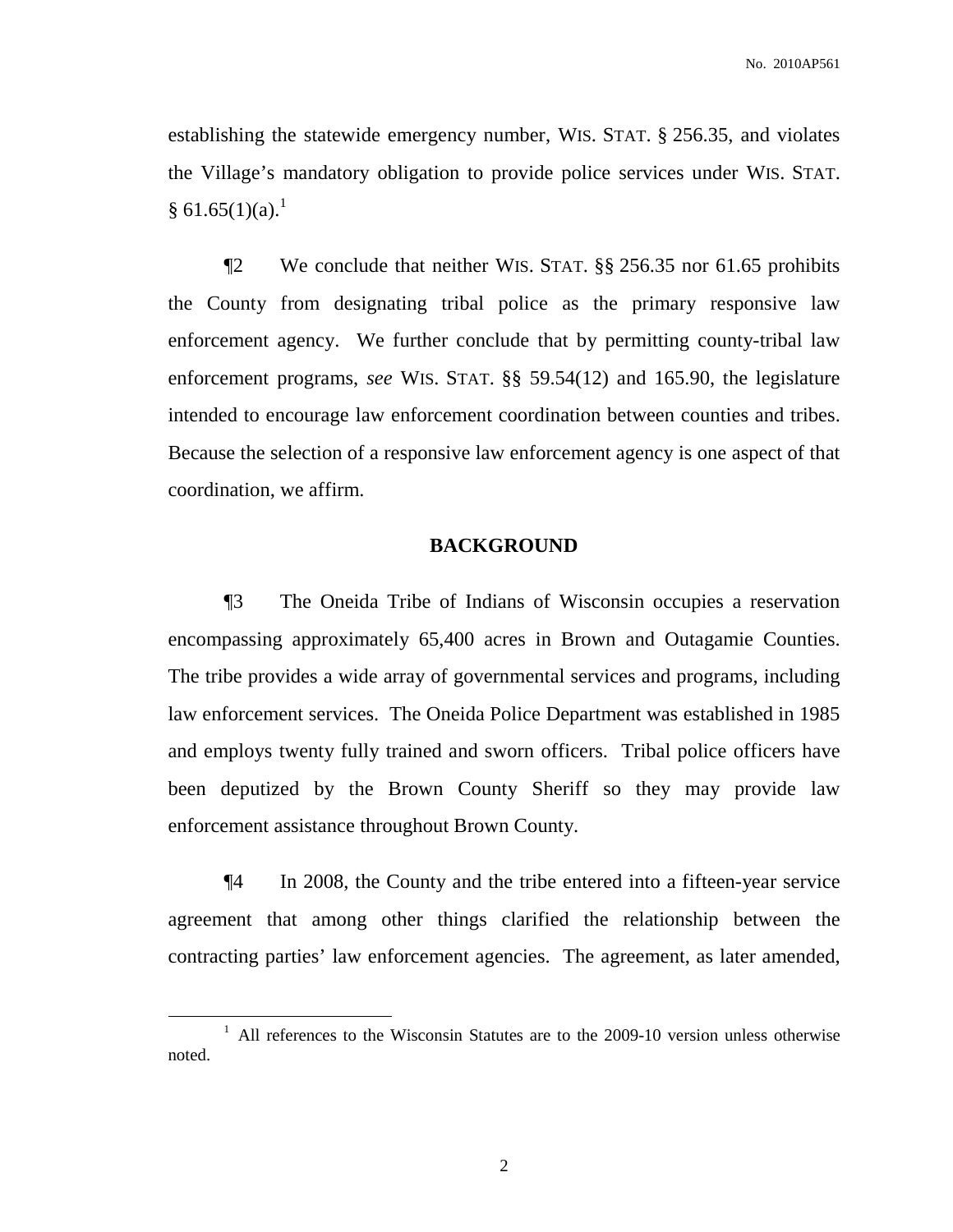No. 2010AP561

provided that the tribe would be the primary law enforcement agency "dispatched for 9-1-1 calls for police service originating within the geographic area designated in Attachment A." Attachment A describes a 1,700-acre area of the Oneida reservation with a high density of tribal members (the "service area").

¶5 The service area is located entirely within the Village. The Village is comprised of 21,566 acres located within the boundaries of the Oneida reservation. In 2001, the Village, in conjunction with the Town of Lawrence, formed the Hobart-Lawrence Police Department (the "Village police"). Until May 2008, the Village police had been dispatched to all 911 calls originating from the Village. There is no dispute that the Village police, the Brown County Sheriff, and the tribal police all share concurrent jurisdiction over the entire Village of Hobart.

¶6 The Village filed the present action on May 29, 2008. Along with injunctive relief, it sought a declaratory judgment invalidating the law enforcement terms of the service agreement on the ground that those terms infringed the Village's "exclusive authority over the provision of law enforcement services within its jurisdiction."

¶7 The circuit court granted a motion for summary judgment filed by the County. The Village filed a motion for reconsideration, which was denied.

## **DISCUSSION**

¶8 Summary judgment is appropriate when there is no genuine issue of material fact and the moving party is entitled to judgment as a matter of law. WIS. STAT. § 802.08(2). We review a grant of summary judgment de novo, using the same methodology as the circuit court. *Yahnke v. Carson*, 2000 WI 74, ¶10, 236

3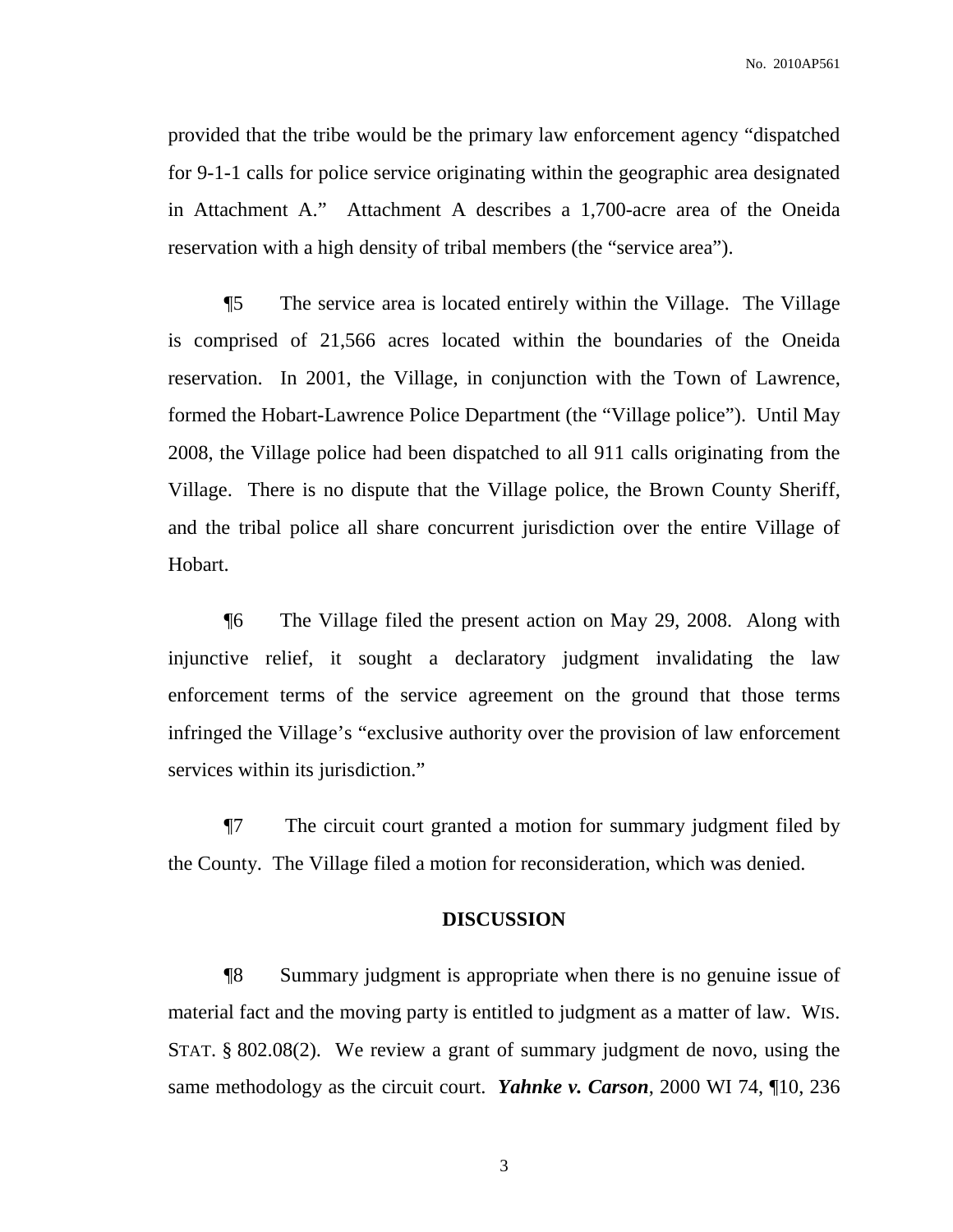Wis. 2d 257, 613 N.W.2d 102. That methodology is well-established and need not be restated. *See Tews v. NHI, LLC*, 2010 WI 137, ¶41, 330 Wis. 2d 389, 793 N.W.2d 860.

¶9 The Village challenges the County's authority to designate tribal police as the primary responsive agency for 911 calls within the service area. Resolution of this issue requires interpretation of the statutes governing the statewide emergency services number and county-tribal law enforcement programs.

¶10 The goal of statutory interpretation is to ascertain and give effect to the intent of the legislature. *MCI Telecomms. Corp. v. State*, 203 Wis. 2d 392, 400, 553 N.W.2d 284 (Ct. App. 1996), *aff'd*, 209 Wis. 2d 310, 562 N.W.2d 594 (1997). We begin with the language of the statute, which we will generally give its common, ordinary, and accepted meaning. *State ex rel. Kalal v. Circuit Court for Dane Cnty.*, 2004 WI 58, ¶45, 271 Wis. 2d 633, 681 N.W.2d 110. We interpret language "in the context in which it is used; not in isolation but as part of a whole; in relation to the language of surrounding or closely-related statutes; and reasonably, to avoid absurd or unreasonable results." *Id.*, ¶46. If this process of analysis leads to a plain, clear statutory meaning, the statute is applied according to that meaning. *Id.*

¶11 WISCONSIN STAT. § 256.35 requires every "public agency" to establish and maintain a system for handling emergency calls within its jurisdiction, or to combine with another public agency to establish such a system. WIS. STAT. § 256.35(2)(a), (d). A "public agency" is "any municipality as defined in s. 345.05(1)(c) or any state agency which provides or is authorized by statute to provide … law enforcement … or other emergency services." WIS. STAT.

4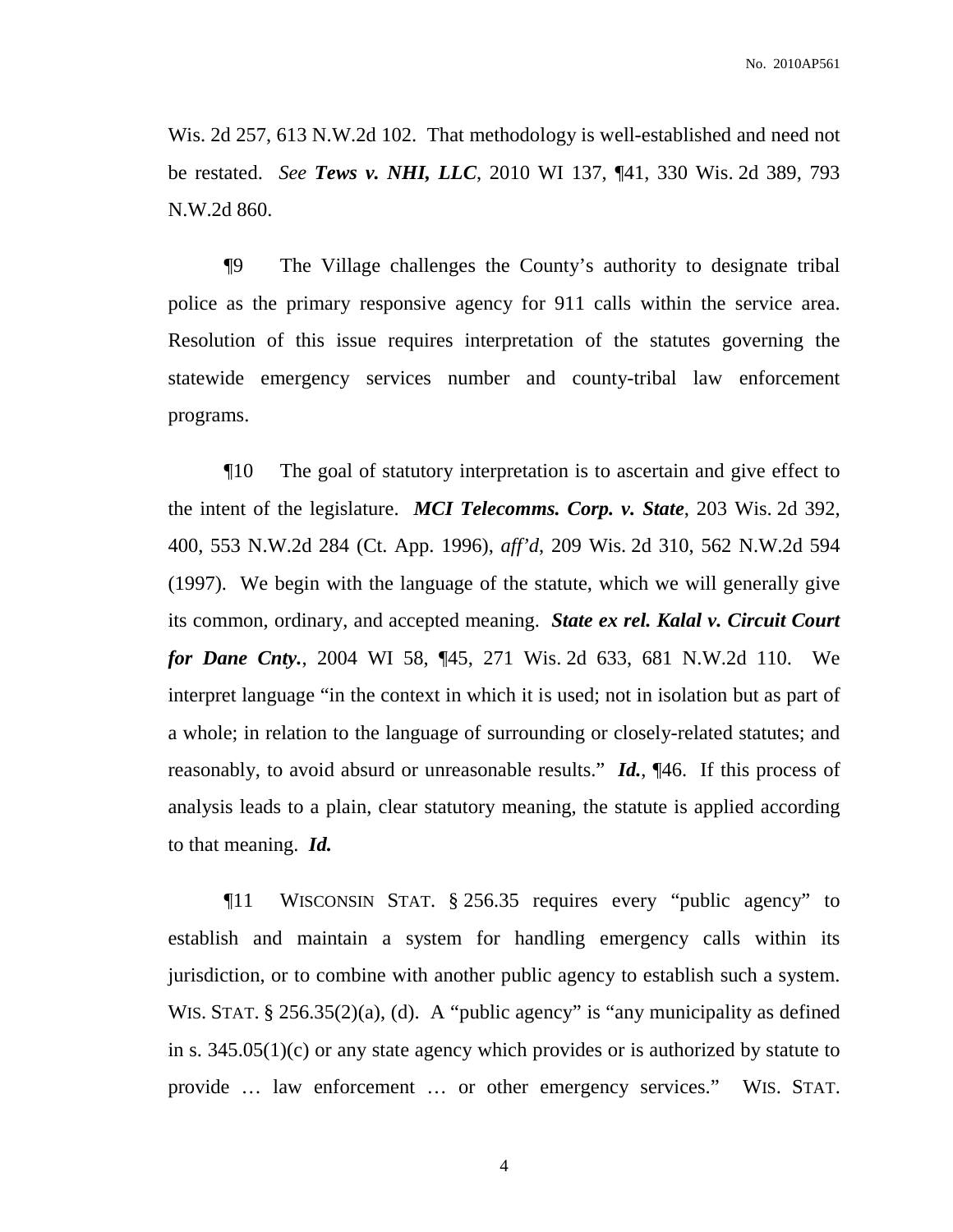§ 256.35(1)(f). The Village contends, and the County concedes, that the tribal police department is not a public agency within the meaning of the statute.

¶12 However, the fact that the tribal police department is not a public agency for purposes of WIS. STAT. § 256.35 is not dispositive of the issue on appeal. While a public agency must establish and maintain the 911 system,  $2$  the statute does not require that a public agency also respond to the emergency. Subsection 256.35(2), by its plain terms, is principally concerned with the establishment and maintenance of a 911 system, not the identity of the responder in a particular emergency.

¶13 The Village argues that a responder must be a "public safety agency" or one of several other enumerated entities in WIS. STAT. § 256.35. The Village relies on § 256.35(2)(b), which provides, in pertinent part:

> Every basic or sophisticated system established under this section shall be capable of transmitting requests for law enforcement, fire fighting and emergency medical and ambulance services to the public safety agencies providing such services. Such system may provide for transmittal of requests for poison control to the appropriate regional poison control center under s. 255.35, suicide prevention and civil defense services and may be capable of transmitting requests to ambulance services provided by private corporations.

A "public safety agency" is defined as "a functional division of a public agency which provides fire fighting, law enforcement, medical or other emergency services." WIS. STAT.  $\S$  256.35(1)(g). The Village reads these provisions together

<sup>&</sup>lt;sup>2</sup> There is no dispute that the 911 system at issue in this case was established and maintained by a public agency. The County has formed the Public Safety Communications Department, which manages and operates the countywide emergency communications center.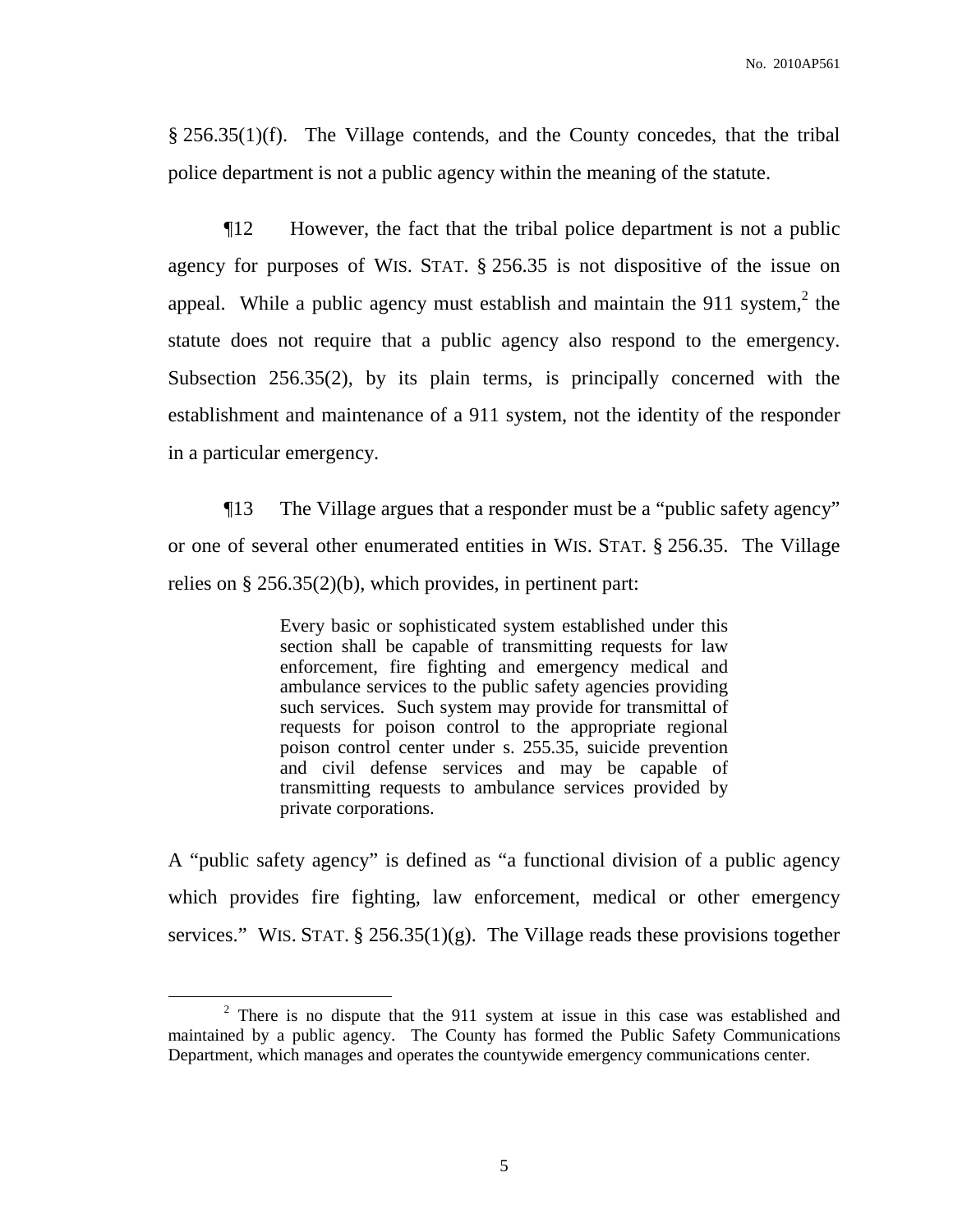to mean that an emergency responder must be either a functional division of a public agency, or one of the other entities explicitly mentioned in § 256.35(2)(b).

¶14 We cannot agree with the Village's interpretation of the statute. WISCONSIN STAT. § 256.35(2)(b), by its plain language, governs the *capabilities* of the 911 system, not the identity of the responder. Paragraph (2)(b) requires that the system be capable of transmitting requests for emergency services to "public safety agencies" and other enumerated entities, but it does not prohibit the County from dispatching other emergency responders.

¶15 The Village next claims that the County's designation of the tribal police department as the primary responsive law enforcement agency violates the Village's mandatory obligation to provide police protection services. Pursuant to WIS. STAT. § 61.65(1)(a), "each village with a population of 5,000 or more shall … provide police protection services …." The Village has created a joint police department with the Town of Lawrence. *See* WIS. STAT. § 61.65(1)(a)3. The Village reasons that 911 calls must be transferred to the Village police because § 61.65(1)(a) requires it to provide police services and because that department is a "public safety agency" within the meaning of WIS. STAT. § 256.35.

¶16 The Village's conclusion does not follow from the statutes it cites. Nothing in the County's service agreement with the tribe prohibits the Village from providing police services or establishing its own police department. Indeed, the Village agrees that the Village police share concurrent jurisdiction over the service area with the County and tribal police. In addition, as we have already concluded, WIS. STAT. § 256.35 is primarily concerned with the establishment and maintenance of a 911 system, not the responder's identity in a particular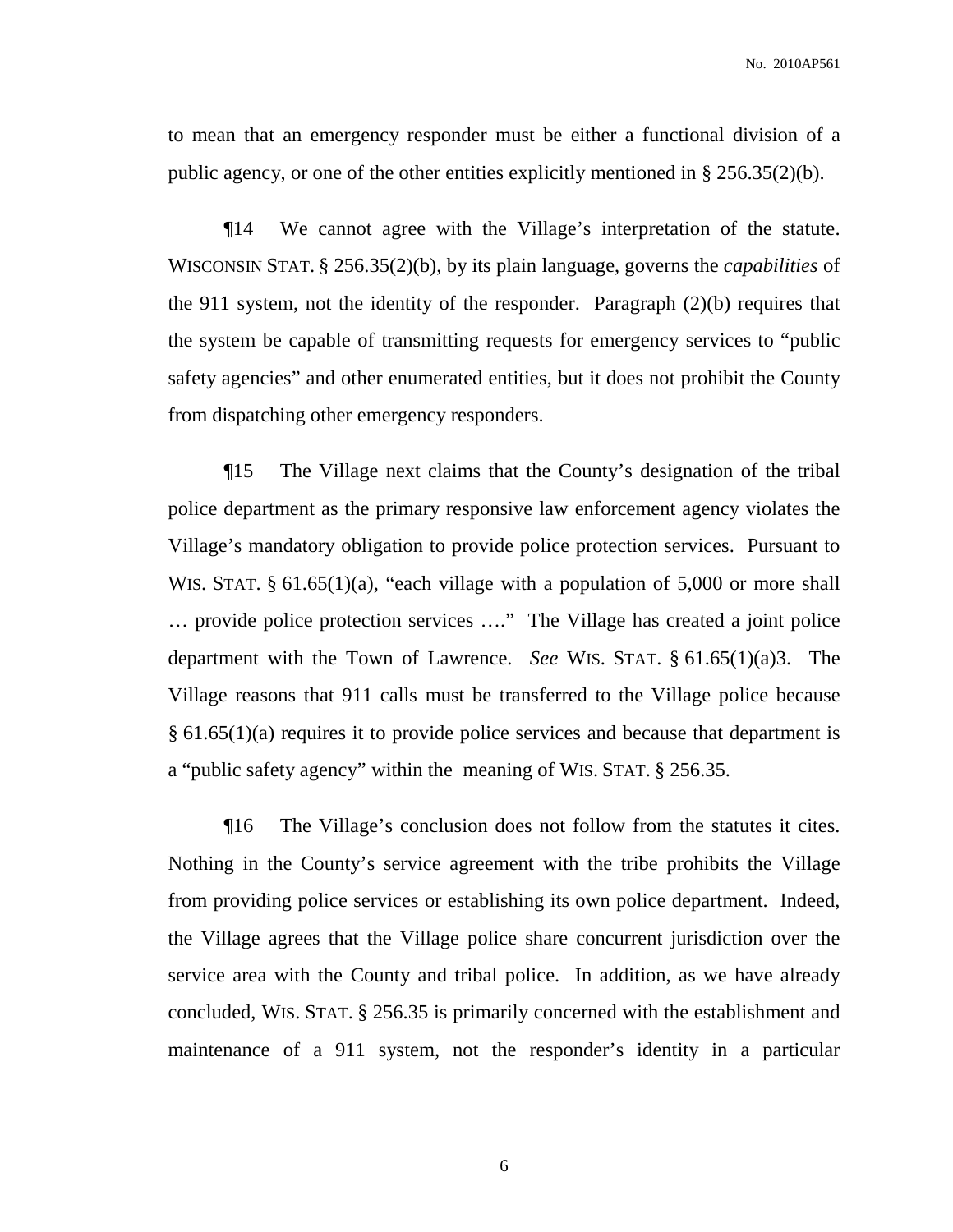emergency. Thus, the fact that the Village police department is a "public safety agency" under that statute is not dispositive of the issue on appeal.

¶17 Further, the statutes permitting county-tribal law enforcement programs provide strong evidence that the County may designate the tribal police department as the primary responder to 911 calls within the service area. Any county with all or part of a federally recognized Indian reservation within its boundaries may agree with an Indian tribe to establish a cooperative county-tribal law enforcement program. *See* WIS. STAT. §§ 59.54(12), 165.90. These statutes permit a county and a tribe to agree on a wide range of matters, including the types of law enforcement services to be performed on the reservation, the identity of the service provider, and the identity of the person exercising supervision and control over the program's law enforcement officers. *See* WIS. STAT. § 165.90(2)(d), (e). These statutes suggest that the legislature sought to encourage law enforcement coordination between counties and tribes. 3

¶18 Our conclusion is also consistent with the Attorney General's determination that WIS. STAT. § 146.70, the predecessor of the current WIS. STAT. § 256.35, permits a joint telecommunications agreement between a county and a tribe. *See* 80 Wis. Op. Att'y Gen. 91 (1991). Although the Attorney General was addressing a different, but related, issue, he concluded that a "joint agreement to accept calls concerning, for example, crimes in progress, is plainly an aspect of county-tribal law enforcement," and as such fell within the purview of WIS. STAT.

 $3\,$  It is not clear whether the state department of justice has approved the program plan in this instance, or whether the County and tribe currently receive aid under WIS. STAT. § 165.90. Those points have not been briefed by the parties and in any event are not dispositive of the issue on appeal, as we read § 165.90 only for an indication of legislative intent.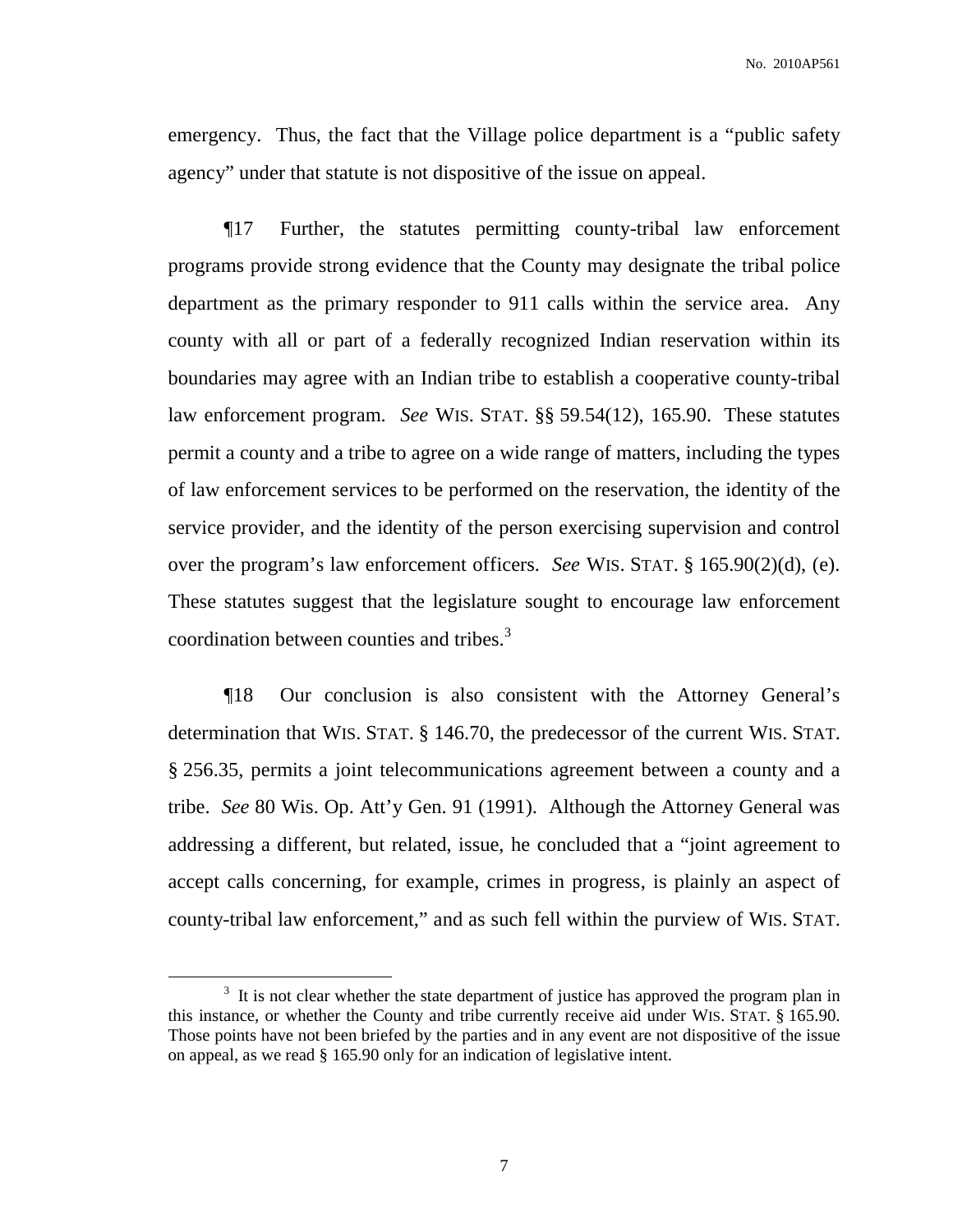§§ 59.54 $(12)^4$  and 165.90. Accordingly, the Attorney General determined that the statutes governing county-tribal relations controlled over the more general provisions of § 146.70. We find the Attorney General's reasoning instructive.<sup>5</sup>

¶19 The Village also argues that, as a fifteen-year arrangement, the County's agreement with the tribe violates WIS. STAT. § 256.35(9), which governs joint powers agreements. Subsection (9) essentially requires that public agencies combined under paragraph (2)(d) "annually enter into a joint powers agreement." Paragraph (2)(d) provides that public agencies "may combine to establish a basic or sophisticated system …." However, as we have stated, the tribe's and County's agreement does not establish a 911 system and is not made under the authority of § 256.35. The County has merely designated tribal police as the primary responder to 911 calls originating from a small segment of the Village. Thus, nothing in § 256.35(9) mandates an annual requirement with respect to the County's and tribe's agreement.

¶20 Finally, the Village contends that, contrary to WIS. STAT. § 256.35(9)(a), the service agreement does not require a dispatched vehicle to render service without regard to the vehicle's normal jurisdictional boundaries. The Village further argues that no service agreement with tribal law enforcement could ever contain such a requirement because WIS. STAT. § 165.92(2)(b) provides that a tribal officer's powers and duties "may be exercised or performed … only

<sup>4</sup> WISCONSIN STAT. § 59.07(141), which is cited in the Attorney General's opinion, was the predecessor of WIS. STAT. § 59.54(12). *See* 1995 Wis. Act 201, § 222.

 $<sup>5</sup>$  Although Attorney General opinions are not binding authority, courts may treat them as</sup> persuasive authority and gain guidance from their analyses. *See Kocken v. Council 40*, 2007 WI 72, ¶51 n.34, 301 Wis. 2d 266, 732 N.W.2d 828.